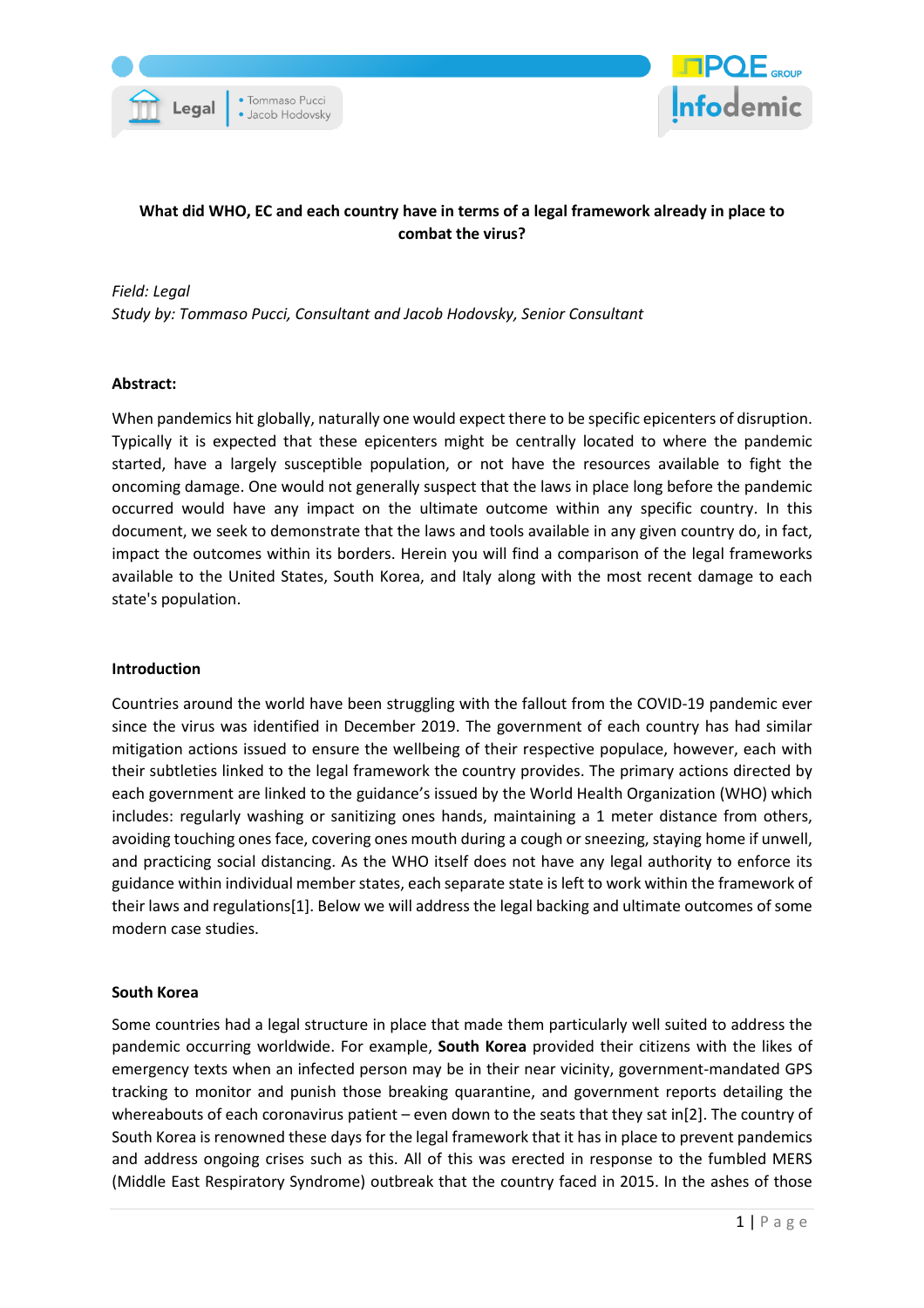

· Tommaso Pucci Jacob Hodovsky



painful lessons, South Korea created a unique legal regime that is designed to quickly meet and counter the demands of a modern-day disease outbreak. An example, South Korea's Infectious Disease Control and Prevention Act was amended to allow the government full legal authority to collect private information without a warrant from not only confirmed patients but also potentially infected people. All of this allowed the South Korean government the capability to quickly and definitively contact-trace its citizens to quickly stop paths of infection. Similarly, the same law allows the Korean government to shut down any location deemed contaminated.

### **USA**

In the United States of America, actions such as accessing personal information without a warrant and shutting down any individual's business would be seen as government overreach and would not, generally speaking, be tolerated by the population. As such, there are no analogous legal footholds in US law that could potentially be utilized to combat a pandemic like COVID-19 [3]. Some rather expansive laws do exist in the US that could be used, but they are remarkably unspecific. For example, the Public Health Service Act could allow the Secretary of Health and Human Services to "take such action as may be appropriate to respond" or allow the Surgeon General to combat the spread with any measures that "in his judgment may be necessary."[4] Whatever these laws may potentially provide, they do not explicitly state that the government may shut down buildings, services, or gatherings or that the government may use geolocation data of anyone for contract-tracing infected persons [5]. Not only are these things not explicitly allowed, but could potentially lead to a political suicide. Forced closure of any non-state-owned property could be interpreted as breaking Americans First Amendment rights to assemble, practice religions, and separation of church and state. Additionally, the collection of personal information without a warrant would break the populace's Fourth Amendment rights against unreasonable search and seizure. Finally, healthcare in the United States is under the jurisdiction of individual states[6]. In other words, addressing the health crisis in America requires a bottom-up approach with each state monitoring how testing, reporting, and controlling is completed.[7]

#### **Italy**

Similarly to the United States, **Italy** has made some mistakes leading to the country's biggest crisis since World War II. The first major drawback pitted against Italy was the public and policymakers' skepticism in the initial state of emergency declarations. This ultimately led to the country implementing a partial solution to the pandemic at first. This started with partial lockdowns of "red zones" until ultimately the entire country was in lockdown which essentially prohibited all movement of the population aside from essential businesses. Additionally, the 1948 Constitution of Italy establishes Italy as a regional state which further complicated governing during the pandemic. This means that legislative authority is not only controlled by the national parliament, but also by the regional councils. All of this resulted in a legal framework with new, sometimes contradictory and overlapping rules which only partially helped Italy's population at the beginning of the pandemic.[8]

In Italy, the latest government pandemic plan, drafted after SARS in 2003, has been updated in 2016. It seems to be a detailed dossier, drawn up following the indications of the WHO, which in case of emergence of a new virus, gives clear indications on how to move.

In a first phase, crucial steps of the plan such as the pre-alert and the alert have been completely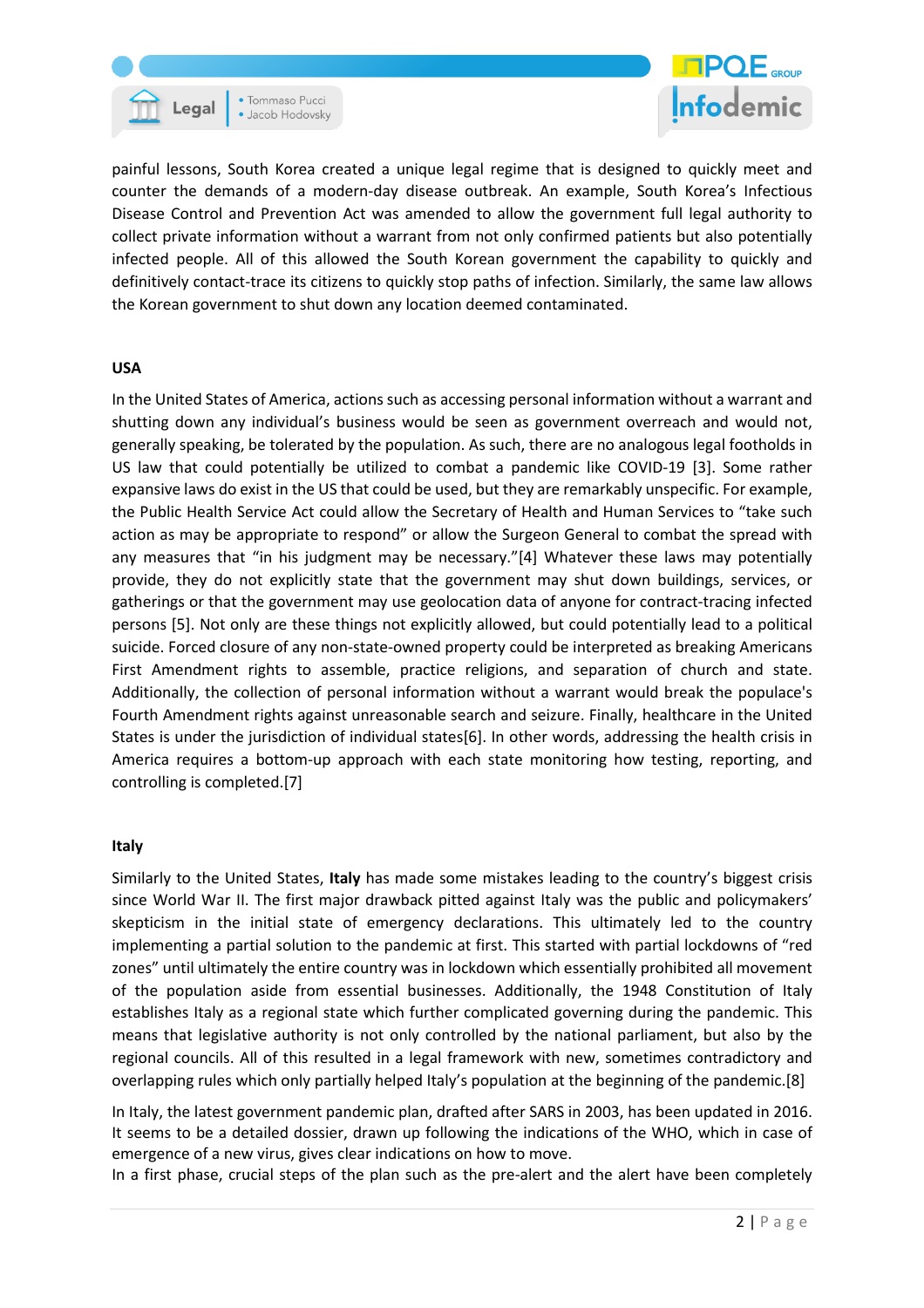

missed. Only four days later the state of emergency was eventually declared, which prompted government and regions to start working together to contain the virus and successfully slow down the infection rates after the peak of the beginning of April.[5]

As described in the paragraphs above, the legal framework available to each of the three countries provided lawmakers very different tools to fight the pandemic raging across the globe. South Korea had these tools available due to similar occurrences in history while the United States and Italy arguably have laws that worked against their respective populations in this fight. As shown in Figure 1 below, these bedrocks resulted in very different outcomes for each of these global world leaders.



*Figure 1: Number of deaths per million people: USA 362.46; Korea 5.46; Italy 572.82. Last Update 21/06/2020[9]*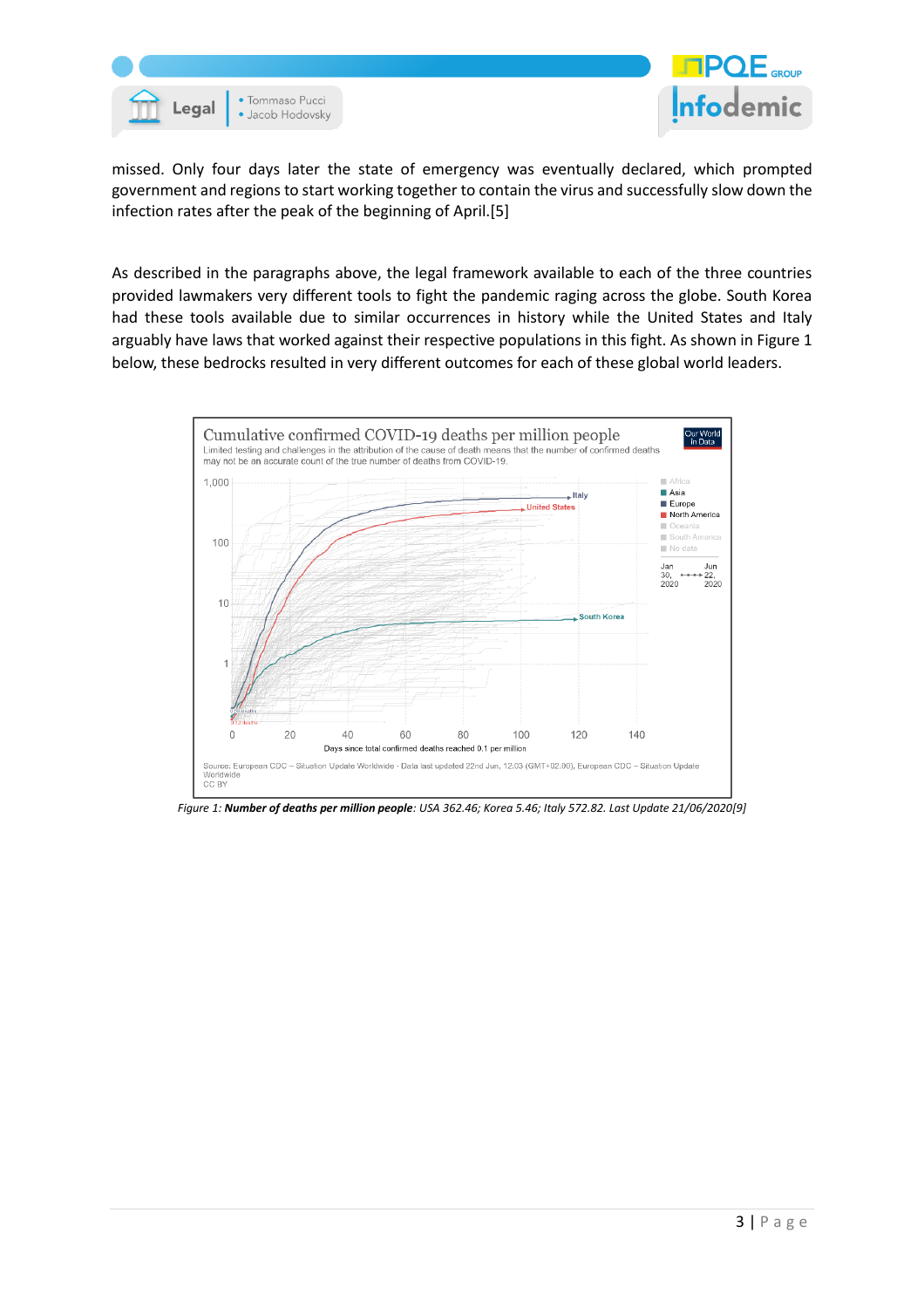

*Figure 2: Number of deaths: USA 119975, Italy 34634, Korea 280. Last update 21/06/2020[9]*